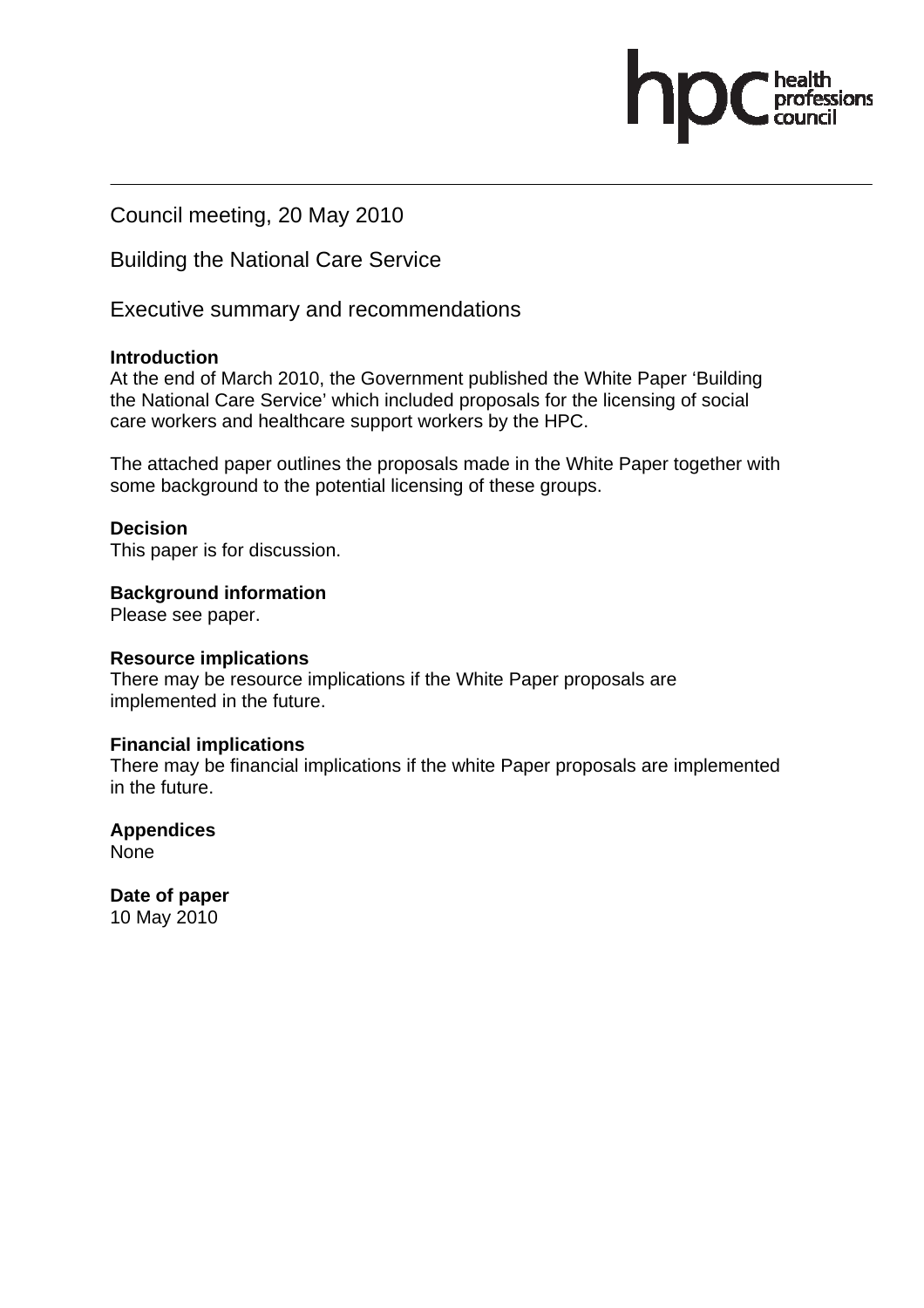# **1. Introduction**

- 1.1 The HM Government White Paper 'Building the National Care Service' was published in April 2010. The White Paper sets out Government plans which would, if implemented, see the establishment of a 'National Care Service' which would be responsible for meeting the care and support needs of individuals and their families.<sup>1</sup>
- 1.2 This short paper sets out the proposals outlined in the White Paper and some of the background to the potential licensing of social care workers and healthcare support workers.

# **2. White Paper proposals**

- 2.1 The White Paper makes a number of proposals about the social care workforce which are aimed at building and supporting quality. They include the following proposals relevant to the HPC and to regulation:
	- 'We will begin with a regional demonstration site for a licensing scheme for all social care workers, whether working in residential care, in home care or as personal assistants.' (Page 109.)
	- 'Currently unregulated social care workers who can demonstrate that they meet the training requirements and who commit themselves to a code of conduct will be given the option of being licensed by the Health Professions Council, which will be renamed the Care Professions Council to reflect its integrated role across social care and health. To support joint working with an integrated approach across social and health, the demonstration site will also encompass licensing for healthcare support workers.' (Page 109.)
	- 'Those employers who can demonstrate that all their staff, whether in social care or health care, are licensed by the Care Professions Council and who can demonstrate high standards of induction, training and supervision, will be kitemarked under the National Care Service. Commissioners will be able to require kitemarking as part of their contracting arrangements, and self-funders and those with personal budgets will be able to use the kitemark as a sign of quality.' (Page 110.)
	- 'The demonstration site will be evaluated to establish whether any particular groups of workers might need compulsory statutory regulation and it will be scaled up nationally over time.' (Page 110.)

 $\overline{a}$ 

<sup>&</sup>lt;sup>1</sup> HM Government, Building the National Care Service, March 2010

http://www.dh.gov.uk/en/Publicationsandstatistics/Publications/PublicationsPolicyAndGuidance/D H\_114922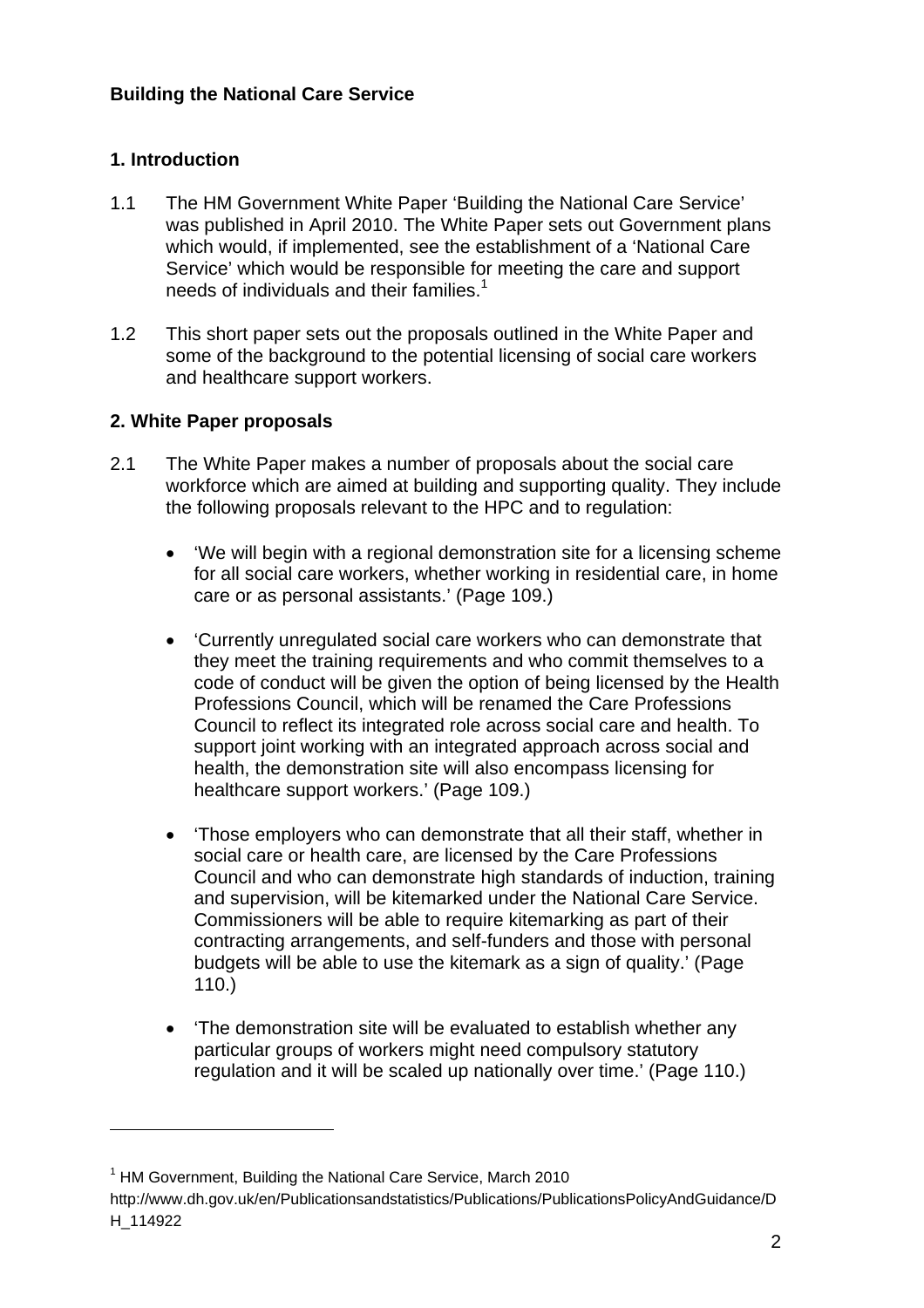• 'With the new Care Professions Council taking responsibility for licensing homecare workers, residential care workers and personal assistants, the General Social Care Council in England will be renamed the 'General Social Work Council' and focus solely on the regulation of social workers and social work education, ensuring that the social work profession in England sets the international gold standard. It will be renamed the General Social Work Council (GSWC) and be placed within the scope of the Council for Healthcare Regulatory Excellence, which will be renamed the Council for Care Regulatory Excellence.' (Page 111.)

### **3. Regulation of the social care workforce**

- 3.1 The social care workforce includes social workers, residential care workers and personal assistants.
- 3.2 Social workers and student social workers are currently regulated by regulators in each of the four countries: the General Social Care Council (GSCC) in England, the Northern Ireland Social Care Council (NISCC) in Northern Ireland, the Care Council in Wales (CCW) and the Scottish Social Services Council (SSSC) in Scotland.<sup>2</sup>
- 3.3 In England, the GSCC does not regulate the wider social care workforce However, in the other parts of the UK each of the regulators has begun to regulate other social care workers.
- 3.4 In Scotland, the Scottish Social Services Council has published a timetable for phasing in the regulation of the wider social care workforce working in care home services for adults and day care of children services including managers, practitioners and support staff. The plan would see support workers in care home services for adults being regulated from 30 September 2015 and support workers in childrens' day care services from 30 June 2014.
- 3.5 In Northern Ireland, the Northern Ireland Social Services Council already regulates team leaders in residential children care; residential child care staff; heads of residential homes and day centres; domiciliary care managers; and adult residential care staff, in addition to qualified social workers. There are plans to extend regulation to social care staff in day care, social work assistants and domiciliary care workers.

 $\overline{a}$ 

 $2$  For more information including all the groups who are currently regulated in the four countries, please see:

General Social Care Council: www.gscc.org.uk

Northern Ireland Social Care Council: www.niscc.uk.com

Care Council for Wales: www.ccwales.org.uk

Scottish Social Services Council: www.sssc.uk.com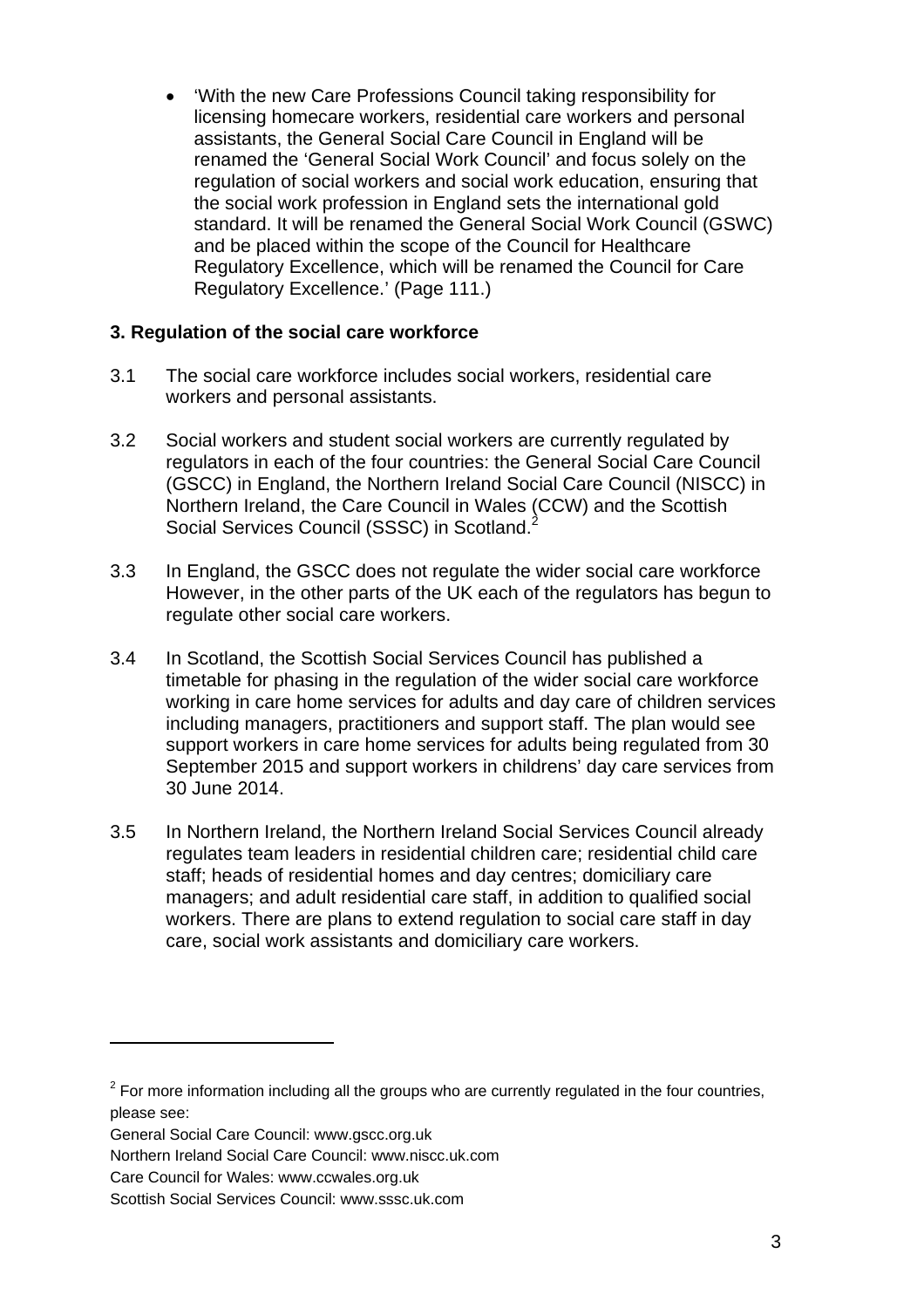- 3.6 In Wales, the Care Council for Wales registers social workers. Its register is also open to any social care worker to register, but this is not yet compulsory. The next groups of workers who will have to register are managers of adult care homes (by 1 July 2010); and managers of domiciliary care services (by 1 July 2012).
- 3.7 In each of the countries regulation is by a combination of protection of title (for social workers) and by employer compulsion. Registration with the relevant social care regulator is a requirement for employment and is normally enforced via the social care inspectorates in each of the four countries who enforce the employer codes published by each of the workforce regulators.
- 3.8 The cost of registration is subsidised by the taxpayer in each country. For example, in Northern Ireland the renewal fee for a social worker is £30 and for a care worker in adult residential care is £15. In its report on the GSCC the CHRE said that 'its independence would be helped by it becoming more financially independent of government'.
- 3.9 Social care services are regulated by separate bodies in each of the four countries: the Care Quality Commission (CQC) in England, the Regulation and Quality Improvement Authority (RQIA) in Northern Ireland, the Care and Social Services Inspectorate Wales in Wales, and the Scottish Commission for the regulation of Care in Scotland. $3$

## **4. Regulation of healthcare support workers**

- 4.1 Support workers working in healthcare are not currently regulated. Their regulation has been the subject of ongoing debate for some years now. In 2004 the Department of Health consulted on broad proposals for the regulation of support workers. This was followed by a subsequent consultation on the same topic by the Scottish Government.
- 4.2 The majority of respondents to the Scottish Government consultation agreed that regulatory arrangements should be extended to cover health and social care support staff. 90% of responses favoured statutory regulation but there was no clear consensus about which regulatory bodies should undertake this role.<sup>4</sup> The responses to the Department of

 $3$  For more information, please see:

Care Quality Commission: www.cqc.org.uk

Regulation and Quality Improvement Authority: www.rqia.org.uk

Care and Social Services Inspectorate Wales: www.csiw.wales.gov.uk

Scottish Commission for the Regulation of Care: www.carecommission.com

<sup>&</sup>lt;sup>4</sup> Scottish Executive, Summary report of consultation on regulation of health care and social care support staff in Scotland, 2004, (May 2006)

http://www.scotland.gov.uk/publications/2006/05/HCSW.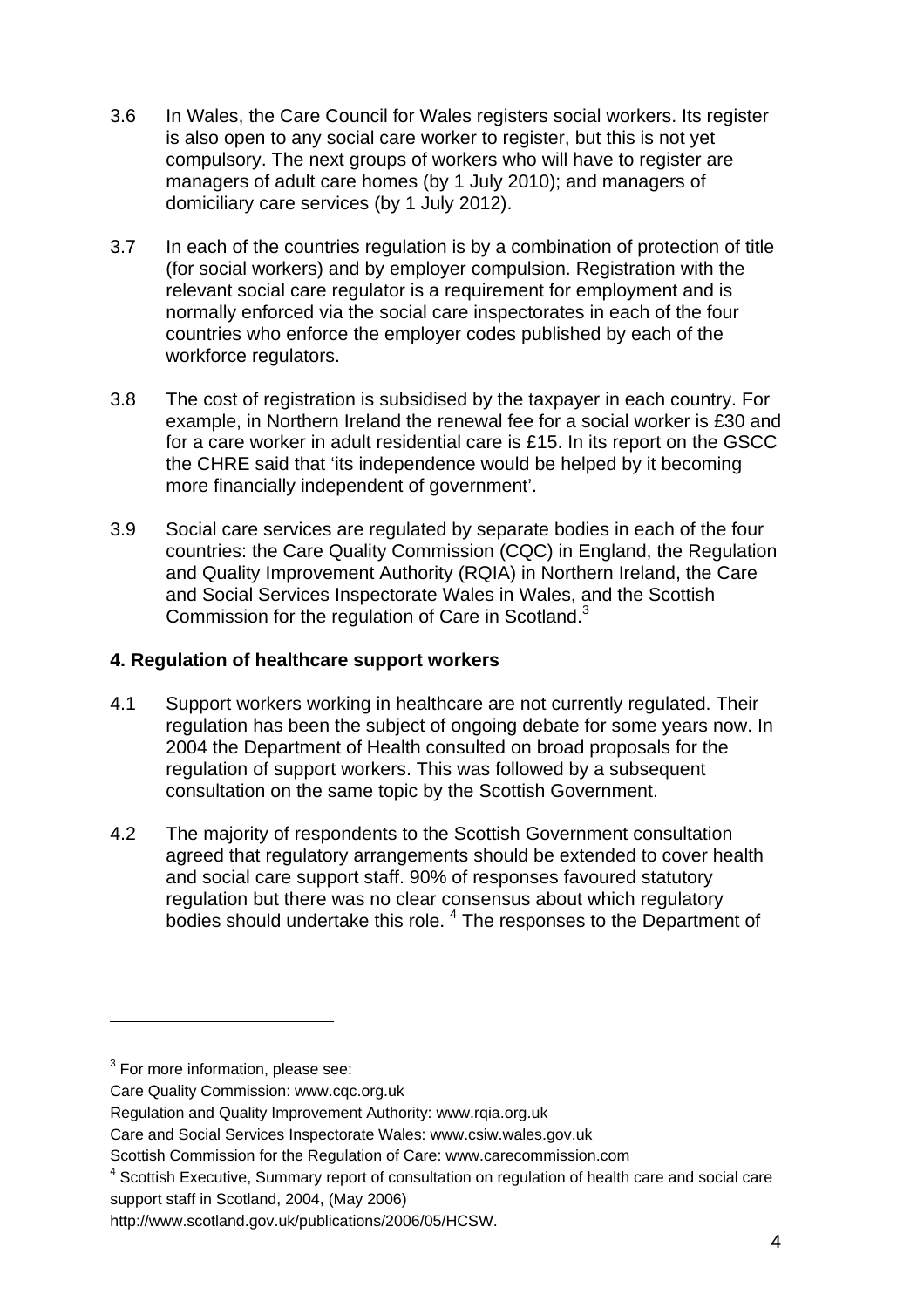Health consultation indicated a 70%/30% split in favour of regulation by the HPC.  $5$ 

- 4.3 From 2006 the Scottish Government undertook an initiative within NHS Scotland to pilot the idea of 'employer-led regulation' of 'healthcare support workers'. The definition of healthcare support workers was broad and covered occupational roles closely related to existing regulated professions such as assistant physiotherapists; generic healthcare support worker roles such as healthcare assistants; and staff such as mortuary attendants and porters without direct 'clinical' contact with patients.
- 4.4 The pilot involved putting in place employer-based standards and procedures, including induction standards and a code of conduct to ensure better governance of the employment and practice of support workers.
- 4.5 An evaluation of the pilot was undertaken by the Scottish Centre for Social Research. The pilot was voluntary and the participation rate was low – 17% of eligible workers decided to participate. The induction and conduct standards were generally well received but with some discussion about applicability across different types of support worker including those working in clinical and non-clinical environments. The evaluation report suggests that the standards might in future be made mandatory.<sup>6</sup>
- 4.6 If the Government implements the White Paper proposals, the HPC would need to work with stakeholders and build on existing work in this area to pilot licensing for healthcare support workers alongside licensing for social care workers.

## **5. Licensing**

 $\overline{a}$ 

5.1 The Department of Health Extending Professional and Occupational Regulation working group was established after the 2007 White Paper 'Trust, Assurance and Safety – The Regulation of Health Professionals in the 21<sup>st</sup> Century' to consider the recommendations in relation to extending the scope of professional and occupational regulation. The group's report was published in July 2009 and is an important influence on the policy context in this area.

<sup>&</sup>lt;sup>5</sup> Department of Health, Enhancing Public Protection: Proposals for the Statutory Regulation of Healthcare Support Staff in England and Wales, March 2004

http://www.dh.gov.uk/en/Consultations/Closedconsultations/DH\_4085171

<sup>&</sup>lt;sup>6</sup> Scottish Government Health Directorate, Healthcare Support Workers in Scotland: Evaluation of a National Pilot of Standards and Listing in Three NHS Boards (June 2009)

www.scotland.gov.uk/Publications/2009/06/01144730/0 7

 $\frac{7}{1}$  Department of Health, Extending professional and occupational regulation: the report of the Working Group on Extending Professional Regulation (July 2009)

www.dh.gov.uk/en/Publicationsandstatistics/Publications/PublicationsPolicyAndGuidance/DH\_10 2824